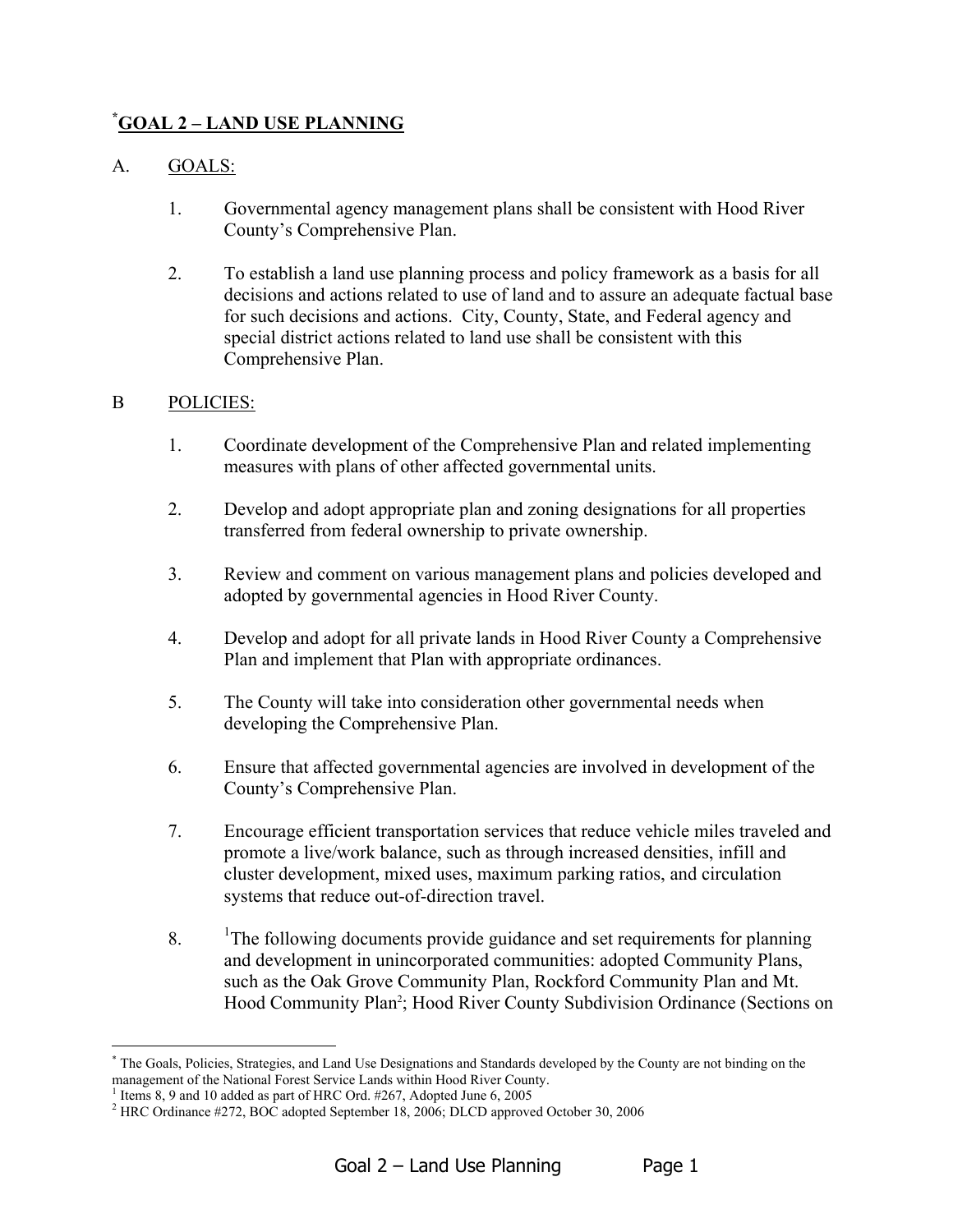Major Partitions, Access Management, and Streets); and the following zoning ordinance provisions: rural Center Zone (RC) and Rural Unincorporated Community Commercial Zone (RUC-1), and Mt. Hood Unincorporated Community Commercial Zone (MH-C1). Other zoning and subdivision ordinance provisions are valid where applicable.

- 9. County plans and land use regulations shall ensure that new uses authorized within the Oak Grove, Rockford and Mt. Hood Community Plans do not adversely affect agricultural uses in the surrounding Exclusive Farm Use (EFU) areas.
- 10. New development shall be limited to prevent excess demand on the sewer and water systems in unincorporated communities.

## C. STRATEGIES

- 1. Affected governmental agencies shall seek and enter into special district cooperative agreements with Hood River County.
- 2. Educate the general public and governmental agencies to the fact that the County has the responsibility for developing a Comprehensive Plan and it is expected that local and State governmental agencies will conform to this plan.
- 3. Recognize that the US Forest Service has entered into a cooperative agreement with the County regarding coordination of land management plans and policies.
- 4. Review and comment on the US Forest Service Forest Land and Resource Management Plan when made available to the public.
- 5. Adopt as a Background Report the Mt. Hood Planning Unit, Final Environmental Statement 1977 as developed by the US Forest Service except for all revisions determined by the County to ensure that all private lands are appropriately planned and zoned.
- 6. Recognize, support and educate the public, agencies, etc., regarding the following concept and directive:
	- a. The concept that the FES map scale was chosen to describe the resource area characteristics primarily for the purpose of selecting a plan management direction etc., for the US Forest Service and Bureau of Land Management lands. Specific direction on private, County or State land will continue to be their adopted or revised comprehensive plan and ordinances. They are not superseded by the FES.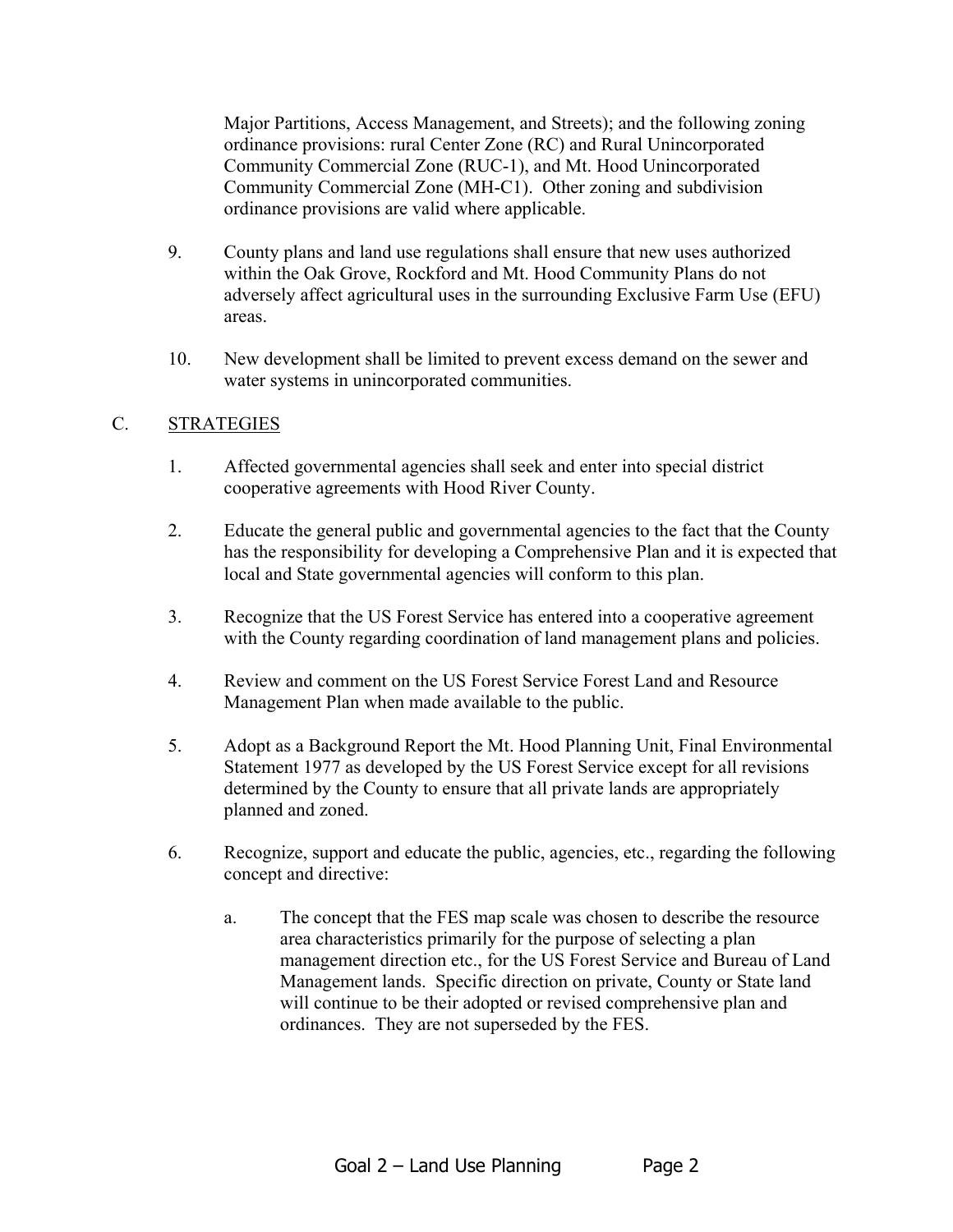- b. The Goals, Policies, Strategies, and Land Use Designations and Standards developed by the County are not binding on the Management of the US Forest Service Lands with Hood River County.
- 7. Plan and zone pre-existing commercial, industrial and light industrial uses pursuant to affirmative findings being presented demonstrating compliance with the following criteria or factors:
	- a. Making application through the County Planning Department for a plan or zone change or both.
	- b. Compliance with exception requirements for lands irrevocably committed to other uses.
	- c. Consideration of the following criteria if not addressed under b. above:
		- (1) On site sewage disposal suitability or community sewage;
		- (2) Domestic water supply availability;
		- (3) Access;

 $\overline{a}$ 

- (4) Rural fire protection;
- (5) Lack of natural hazards; and
- (6) Effects on resource lands.
- d. Does not have a prior approved conditional use permit. (The existence of a prior approved home occupation or 1 or 2 person business permit or other conditional use permit approval shall not be used to justify a plan or zone change.)
- e. Does not apply to uses established illegally and without prior County approval (e.g., lack of building permit, sanitary permit, land use permit, access, fire or water approvals, etc.).
- f. Pre-existing uses are uses in existence prior to July 21, 1980.
- 8. Errors or omissions identified in \*elements of the Hood River County Comprehensive Land Use Plan will be corrected by the County initiating either a quasi-judicial or legislative hearing process if affirmative findings are presented addressing one or more of the following applicable factors.
	- a. Legal Advertisement: Whether the County appropriately advertised the hearing.
	- b. Graphic Mistakes: Whether mistakes were made in mapping graphics  $(i.e., publication problems; map scale <sup>2</sup> inconsistencies; color tint$

<span id="page-2-0"></span><sup>\*</sup>Elements of the County Comprehensive Land Use Plan include: County Policy Document, Plan & Zoning Map; Zoning & Subdivision Ordinances; Background Reports; and Exception Document.